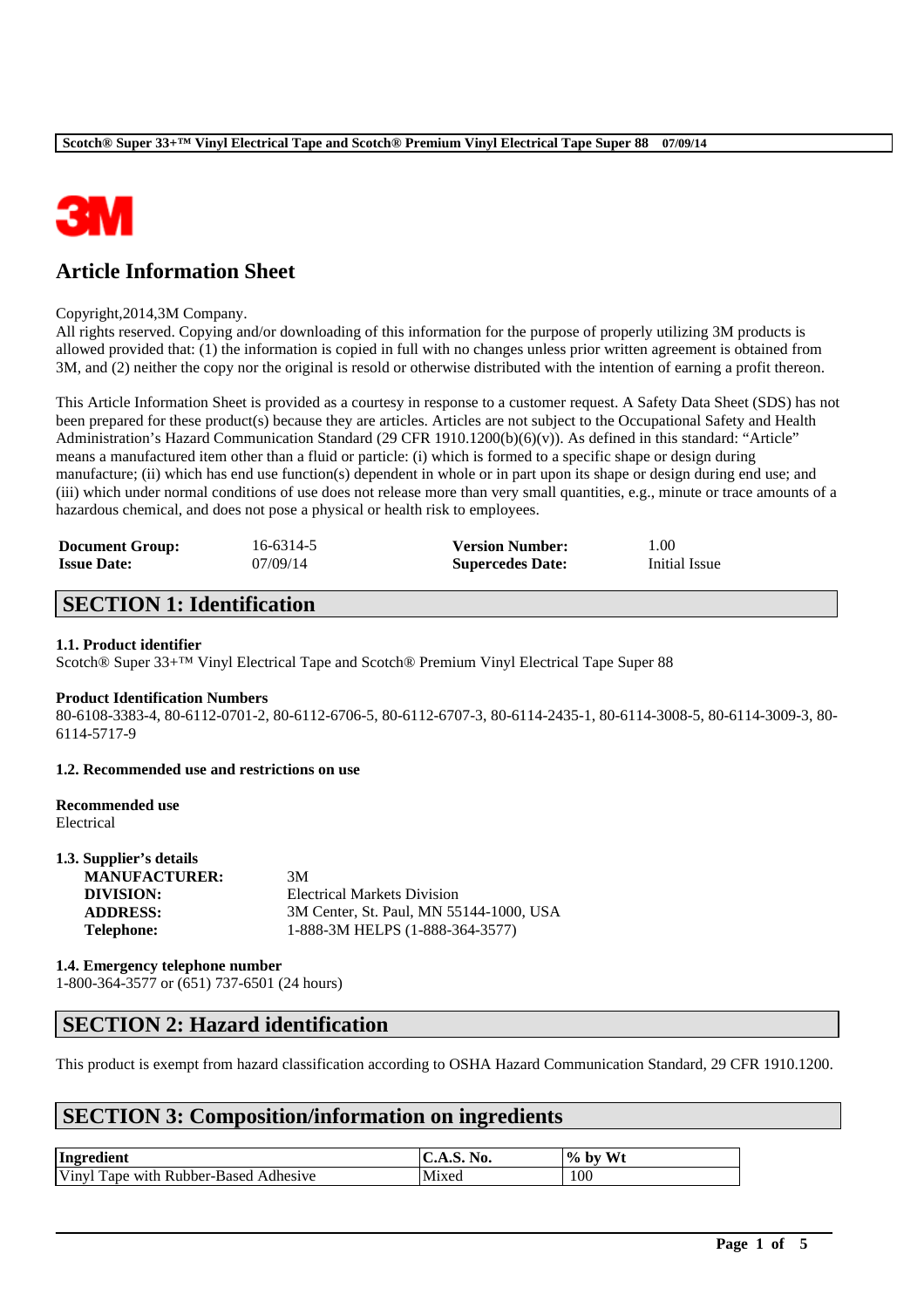## **SECTION 4: First aid measures**

#### **4.1. Description of first aid measures**

**Inhalation:**  No need for first aid is anticipated.

### **Skin Contact:**

No need for first aid is anticipated.

#### **Eye Contact:**

No need for first aid is anticipated.

#### **If Swallowed:**

No need for first aid is anticipated.

# **SECTION 5: Fire-fighting measures**

In case of fire: Use a carbon dioxide or dry chemical extinguisher to extinguish.

# **SECTION 6: Accidental release measures**

**6.1. Personal precautions, protective equipment and emergency procedures** Not applicable.

#### **6.2. Environmental precautions**

Not applicable.

**6.3. Methods and material for containment and cleaning up** Not applicable.

# **SECTION 7: Handling and storage**

#### **7.1. Precautions for safe handling**

This product is considered to be an article which does not release or otherwise result in exposure to a hazardous chemical under normal use conditions.

#### **7.2. Conditions for safe storage including any incompatibilities**

No special storage requirements.

# **SECTION 8: Exposure controls/personal protection**

This product is considered to be an article which does not release or otherwise result in exposure to a hazardous chemical under normal use conditions. No engineering controls or personal protective equipment (PPE) are necessary.

\_\_\_\_\_\_\_\_\_\_\_\_\_\_\_\_\_\_\_\_\_\_\_\_\_\_\_\_\_\_\_\_\_\_\_\_\_\_\_\_\_\_\_\_\_\_\_\_\_\_\_\_\_\_\_\_\_\_\_\_\_\_\_\_\_\_\_\_\_\_\_\_\_\_\_\_\_\_\_\_\_\_\_\_\_\_\_\_\_\_

# **SECTION 9: Physical and chemical properties**

#### **9.1. Information on basic physical and chemical properties**

**General Physical Form:** Solid **Specific Physical Form:** Roll of Tape **Odor threshold** *Not Applicable*

**Odor, Color, Grade:** Black adhesive tape, slight odor.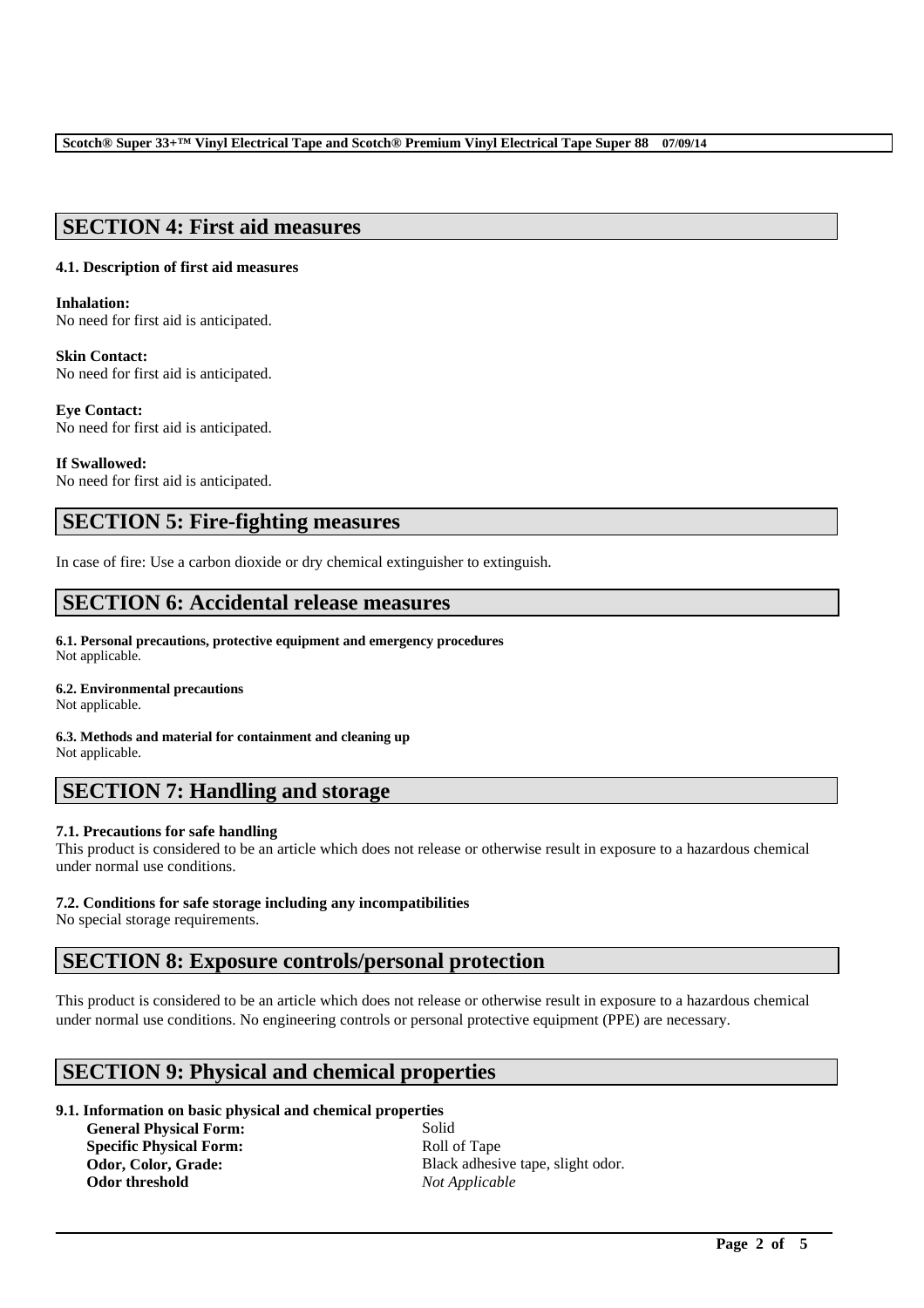| pН                                        | Not Applicable                             |
|-------------------------------------------|--------------------------------------------|
| <b>Melting point</b>                      | No Data Available                          |
| <b>Boiling Point</b>                      | Not Applicable                             |
| <b>Flash Point</b>                        | Not Applicable                             |
| <b>Evaporation rate</b>                   | Not Applicable                             |
| <b>Flammability (solid, gas)</b>          | Not Classified                             |
| <b>Flammable Limits(LEL)</b>              | No Data Available                          |
| <b>Flammable Limits(UEL)</b>              | No Data Available                          |
| <b>Vapor Pressure</b>                     | Not Applicable                             |
| <b>Vapor Density</b>                      | Not Applicable                             |
| <b>Density</b>                            | $1.22$ g/cm3                               |
| <b>Specific Gravity</b>                   | 1.22 [ <i>Details:</i> Ref Std: Water = 1] |
| <b>Solubility in Water</b>                | N <sub>i</sub>                             |
| Solubility- non-water                     | Not Applicable                             |
| Partition coefficient: n-octanol/water    | No Data Available                          |
| <b>Autoignition temperature</b>           | No Data Available                          |
| <b>Decomposition temperature</b>          | Not Applicable                             |
| <b>Viscosity</b>                          | Not Applicable                             |
| Average particle size                     | No Data Available                          |
| <b>Bulk density</b>                       | No Data Available                          |
| Molecular weight                          | No Data Available                          |
| <b>Volatile Organic Compounds</b>         | No Data Available                          |
| <b>Percent volatile</b>                   | Not Applicable                             |
| Softening point                           | No Data Available                          |
| <b>VOC Less H2O &amp; Exempt Solvents</b> | No Data Available                          |
|                                           |                                            |

# **SECTION 10: Stability and reactivity**

This material is considered to be non reactive under normal use conditions.

# **SECTION 11: Toxicological information**

# **Inhalation:**

No health effects are expected

# **Skin Contact:**

No health effects are expected

**Eye Contact:** No health effects are expected

**Ingestion:** No health effects are expected

#### **Additional Information:**

This product, when used under reasonable conditions and in accordance with the directions for use, should not present a health hazard. However, use or processing of the product in a manner not in accordance with the product's directions for use may affect the performance of the product and may present potential health and safety hazards.

# **SECTION 12: Ecological information**

This article is expected to present a low environmental risk either because use and disposal are unlikely to result in a significant release of components to the environment or because those components that may be released are expected to have insignificant environmental impact.

\_\_\_\_\_\_\_\_\_\_\_\_\_\_\_\_\_\_\_\_\_\_\_\_\_\_\_\_\_\_\_\_\_\_\_\_\_\_\_\_\_\_\_\_\_\_\_\_\_\_\_\_\_\_\_\_\_\_\_\_\_\_\_\_\_\_\_\_\_\_\_\_\_\_\_\_\_\_\_\_\_\_\_\_\_\_\_\_\_\_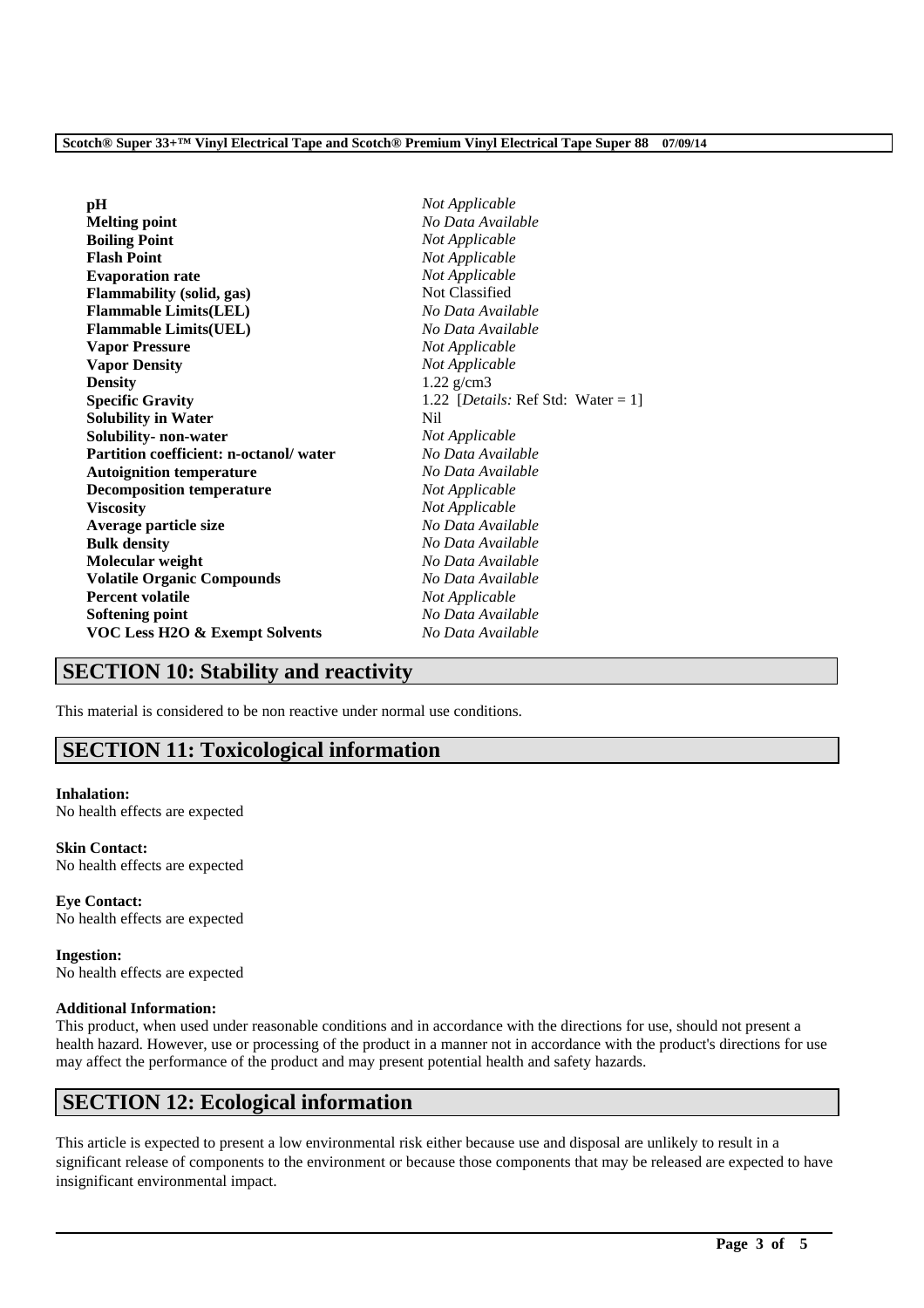# **SECTION 13: Disposal considerations**

Dispose of contents/container in accordance with the local/regional/national/international regulations.

# **SECTION 14: Transport Information**

For Transport Information, please visit **http://3M.com/Transportinfo** or call 1-800-364-3577 or 651-737-6501.

# **SECTION 15: Regulatory information**

#### **Chemical Inventories**

This product is an article as defined by TSCA regulations, and is exempt from TSCA Inventory requirements.

WARNING: This product contains a chemical known to the State of California to cause cancer.

# **SECTION 16: Other information**

#### **NFPA Hazard Classification**

**Health:** 0 **Flammability:** 1 **Instability:** 0 **Special Hazards:** None

National Fire Protection Association (NFPA) hazard ratings are designed for use by emergency response personnel to address the hazards that are presented by short-term, acute exposure to a material under conditions of fire, spill, or similar emergencies. Hazard ratings are primarily based on the inherent physical and toxic properties of the material but also include the toxic properties of combustion or decomposition products that are known to be generated in significant quantities.

#### **HMIS Hazard Classification Health:** 0 **Flammability:** 1 **Physical Hazard:** 0 **Personal Protection:** X - See PPE section.

Hazardous Material Identification System (HMIS® III) hazard ratings are designed to inform employees of chemical hazards in the workplace. These ratings are based on the inherent properties of the material under expected conditions of normal use and are not intended for use in emergency situations. HMIS® III ratings are to be used with a fully implemented HMIS® III program. HMIS® is a registered mark of the American Coatings Association (ACA).

| <b>Document Group:</b> | 16-6314-5 | <b>Version Number:</b>  | 1.00          |
|------------------------|-----------|-------------------------|---------------|
| <b>Issue Date:</b>     | 07/09/14  | <b>Supercedes Date:</b> | Initial Issue |

DISCLAIMER: The information in this Article Information Sheet (AIS) is believed to be correct as of the date issued. 3M MAKES NO WARRANTIES, EXPRESSED OR IMPLIED, INCLUDING, BUT NOT LIMITED TO, ANY IMPLIED WARRANTY OF MERCHANTABILITY OR FITNESS FOR A PARTICULAR PURPOSE OR COURSE OF PERFORMANCE OR USAGE OF TRADE. User is responsible for determining whether the 3M product is fit for a particular purpose and suitable for user's method of use or application. Given the variety of factors that can affect the use and application of a 3M product, some of which are uniquely within the user's knowledge and control, it is essential that the user evaluate the 3M product to determine whether it is fit for a particular purpose and suitable for user's method of use or application.

3M provides information in electronic form as a service to its customers. Due to the remote possibility that electronic transfer may have resulted in errors, omissions or alterations in this information,3M makes no representations as to its completeness or accuracy. In addition, information obtained from a database may not be as current as the information in the AIS available directly from 3M.

\_\_\_\_\_\_\_\_\_\_\_\_\_\_\_\_\_\_\_\_\_\_\_\_\_\_\_\_\_\_\_\_\_\_\_\_\_\_\_\_\_\_\_\_\_\_\_\_\_\_\_\_\_\_\_\_\_\_\_\_\_\_\_\_\_\_\_\_\_\_\_\_\_\_\_\_\_\_\_\_\_\_\_\_\_\_\_\_\_\_